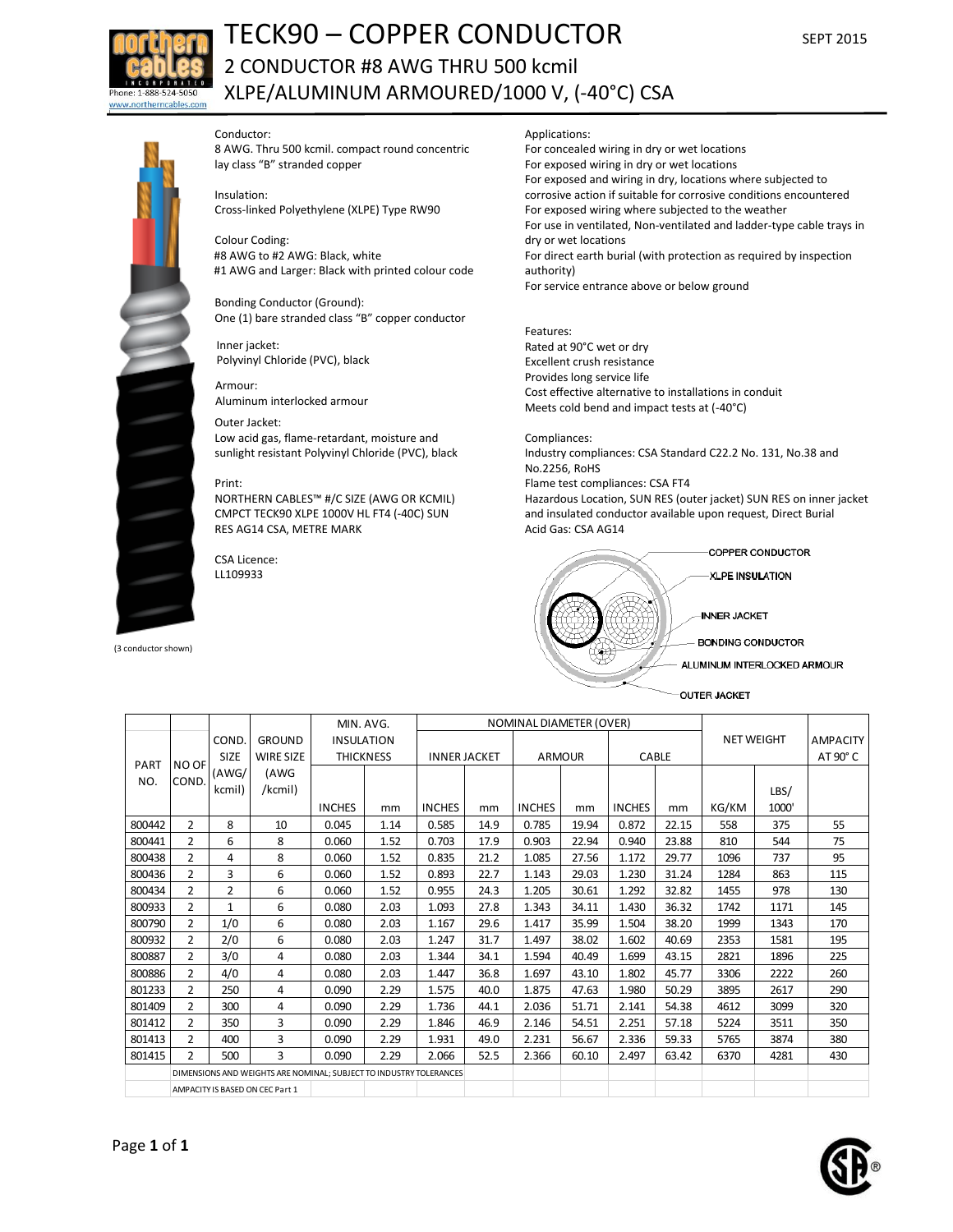

# TECK90 – COPPER CONDUCTOR SEPT 2015 3 CONDUCTOR #8 AWG THRU 500 kcmil XLPE/ALUMINUM ARMOURED/1000 V, (-40°C) CSA

## Conductor:

8 AWG. Thru 500 kcmil, compact round concentric lay class "B" stranded copper

Insulation:

Cross-linked Polyethylene (XLPE) Type RW90

Colour Coding: #8 AWG to #2 AWG: Black, red, blue #1 AWG and Larger: Black with printed colour code

Bonding Conductor (Ground): One (1) bare stranded class "B" copper conductor

Inner jacket: Polyvinyl Chloride (PVC), black

Armour: Aluminum interlocked armour

## Outer Jacket:

Low acid gas, flame-retardant, moisture and sunlight resistant Polyvinyl Chloride (PVC), black

#### Print:

NORTHERN CABLES™ #/C SIZE (AWG OR KCMIL) CMPCT TECK90 XLPE 1000V HL FT4 (-40C) SUN RES AG14 CSA, METRE MARK

CSA Licence: LL109933

(3 conductor shown)

# Applications:

For concealed wiring in dry or wet locations For exposed wiring in dry or wet locations For exposed and wiring in dry, locations where subjected to corrosive action if suitable for corrosive conditions encountered For exposed wiring where subjected to the weather For use in ventilated, Non-ventilated and ladder-type cable trays in dry or wet locations For direct earth burial (with protection as required by inspection authority) For service entrance above or below ground

Features: Rated at 90°C wet or dry Excellent crush resistance Provides long service life Cost effective alternative to installations in conduit Meets cold bend and impact tests at (-40°C)

## Compliances:

Industry compliances: CSA Standard C22.2 No. 131, No.38 and No.2256, RoHS Flame test compliances: CSA FT4 Hazardous Location, SUN RES (outer jacket) SUN RES on inner jacket and insulated conductor available upon request, Direct Burial Acid Gas: CSA AG14



|                    |                                                                    |                |                                 | MIN. AVG.         | NOMINAL DIAMETER (OVER) |               |                     |               |               |               |              |                   |       |          |
|--------------------|--------------------------------------------------------------------|----------------|---------------------------------|-------------------|-------------------------|---------------|---------------------|---------------|---------------|---------------|--------------|-------------------|-------|----------|
|                    | NO OF<br>COND.                                                     | COND.          | <b>GROUND</b>                   | <b>INSULATION</b> |                         |               |                     |               |               |               |              | <b>NET WEIGHT</b> |       | AMPACITY |
| <b>PART</b><br>NO. |                                                                    | <b>SIZE</b>    | <b>WIRE SIZE</b>                |                   | <b>THICKNESS</b>        |               | <b>INNER JACKET</b> |               | <b>ARMOUR</b> |               | <b>CABLE</b> |                   |       |          |
|                    |                                                                    | (AWG/          | (AWG                            |                   |                         |               |                     |               |               |               |              |                   |       |          |
|                    |                                                                    | kcmil)         | /kcmil)                         |                   |                         |               |                     |               |               |               |              |                   | LBS/  |          |
|                    |                                                                    |                |                                 | <b>INCHES</b>     | mm                      | <b>INCHES</b> | mm                  | <b>INCHES</b> | mm            | <b>INCHES</b> | mm           | KG/KM             | 1000' |          |
| 800461             | 3                                                                  | 8              | 10                              | 0.045             | 1.14                    | 0.611         | 15.5                | 0.811         | 20.60         | 0.898         | 22.81        | 663               | 446   | 55       |
| 800460             | 3                                                                  | 6              | 8                               | 0.060             | 1.52                    | 0.746         | 18.9                | 0.946         | 24.03         | 1.033         | 26.24        | 426               | 286   | 75       |
| 800457             | 3                                                                  | 4              | 8                               | 0.060             | 1.52                    | 0.885         | 22.5                | 1.135         | 28.83         | 1.222         | 31.04        | 1352              | 909   | 95       |
| 800893             | 3                                                                  | 3              | 6                               | 0.060             | 1.52                    | 0.948         | 24.1                | 1.198         | 30.43         | 1.285         | 32.64        | 1596              | 1073  | 115      |
| 800454             | 3                                                                  | $\overline{2}$ | 6                               | 0.060             | 1.52                    | 1.014         | 25.8                | 1.264         | 32.11         | 1.351         | 34.32        | 1835              | 1233  | 130      |
| 800740             | 3                                                                  | $\mathbf{1}$   | 6                               | 0.080             | 2.03                    | 1.163         | 29.5                | 1.413         | 35.89         | 1.500         | 38.10        | 2230              | 1499  | 145      |
| 800777             | 3                                                                  | 1/0            | 6                               | 0.080             | 2.03                    | 1.242         | 31.5                | 1.492         | 37.90         | 1.595         | 40.51        | 2596              | 1745  | 170      |
| 800778             | 3                                                                  | 2/0            | 6                               | 0.080             | 2.03                    | 1.330         | 33.8                | 1.580         | 40.13         | 1.685         | 42.80        | 3089              | 2076  | 195      |
| 800779             | 3                                                                  | 3/0            | 4                               | 0.080             | 2.03                    | 1.429         | 36.3                | 1.679         | 42.65         | 1.784         | 45.31        | 3726              | 2504  | 225      |
| 800780             | 3                                                                  | 4/0            | 4                               | 0.080             | 2.03                    | 1.541         | 39.1                | 1.841         | 46.76         | 1.946         | 49.43        | 4528              | 3043  | 260      |
| 801173             | 3                                                                  | 250            | 4                               | 0.090             | 2.29                    | 1.742         | 44.2                | 2.042         | 51.87         | 2.147         | 54.53        | 5398              | 3627  | 290      |
| 801260             | 3                                                                  | 300            | 4                               | 0.090             | 2.29                    | 1.847         | 46.9                | 2.147         | 54.53         | 2.252         | 57.20        | 6196              | 4164  | 320      |
| 801237             | 3                                                                  | 350            | 3                               | 0.090             | 2.29                    | 1.961         | 49.8                | 2.261         | 57.43         | 2.392         | 60.76        | 7135              | 4795  | 350      |
| 801256             | 3                                                                  | 400            | 3                               | 0.090             | 2.29                    | 2.039         | 51.8                | 2.339         | 59.41         | 2.470         | 62.74        | 7911              | 5316  | 380      |
| 801174             | $\mathbf{R}$                                                       | 500            | 3                               | 0.090             | 2.29                    | 2.206         | 56.0                | 2.506         | 63.65         | 2.637         | 66.98        | 8778              | 5899  | 430      |
|                    | DIMENSIONS AND WEIGHTS ARE NOMINAL; SUBJECT TO INDUSTRY TOLERANCES |                |                                 |                   |                         |               |                     |               |               |               |              |                   |       |          |
|                    |                                                                    |                | AMPACITY IS BASED ON CEC Part 1 |                   |                         |               |                     |               |               |               |              |                   |       |          |